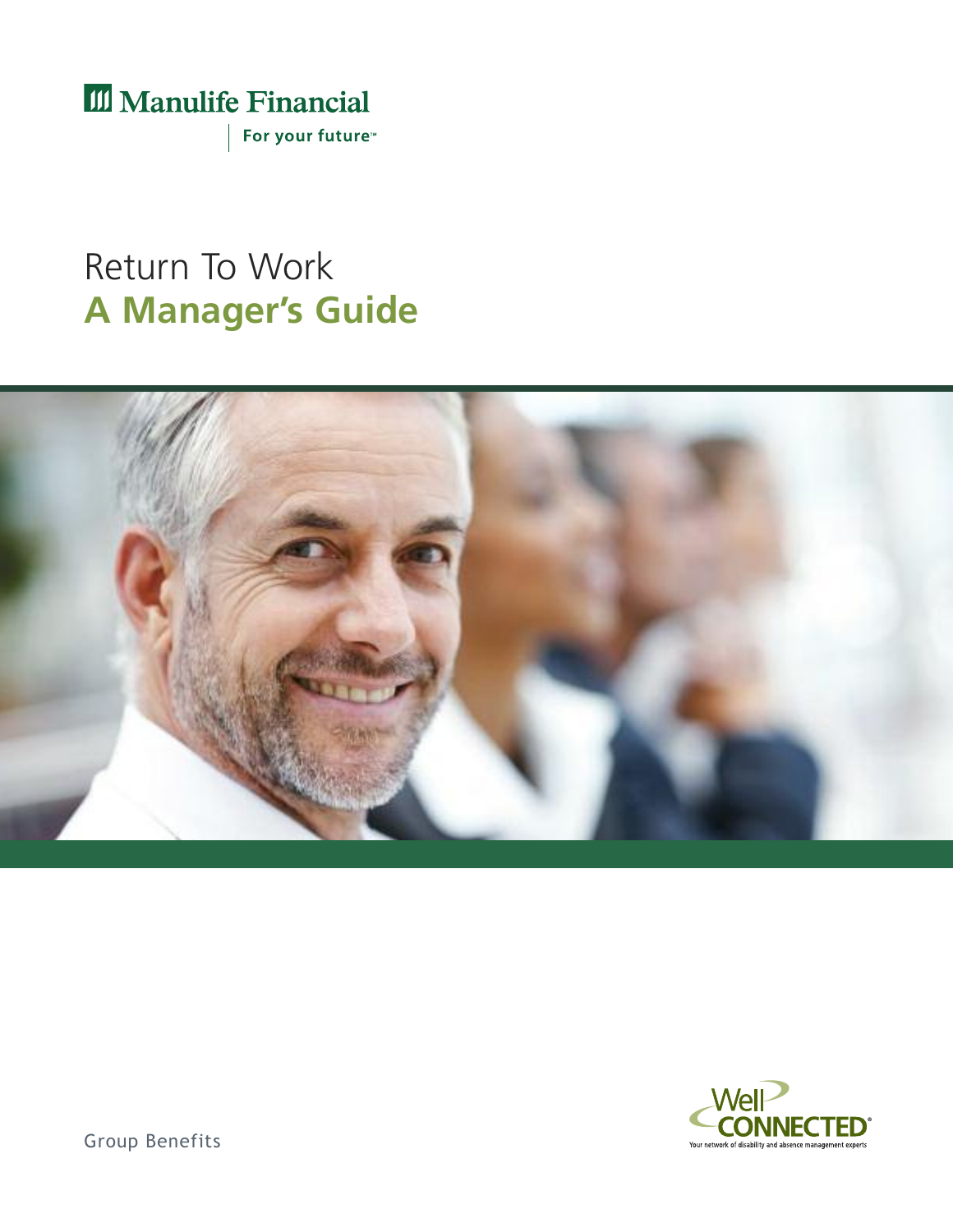**Returning to work following an absence due to illness or injury can often be the most critical phase of an employee's recovery. How an employee handles the transition back to work may influence whether or not their return to work will be successful. Fortunately, there are many things managers and employers can do to help facilitate a successful return.Creating a positive and supportive work environment might lead to shortened disability periods by helping to make the transition easier, and offering a sense of stability for the employee.**

This quide outlines things you can do to help support your employee's return to work. It provides key information you may want to consider in advance of your employee's return, on the day of the return **and throughout the gradual return to work period.**

## **How do I pRepaRe FoR my employee's RetuRn to woRk?**

- n Once a return to work plan has been established contact the employee shortly before to confirm the date and time of their return.
- **n** Suggest a meeting at the start of the work day to go over the return to work plan as well as any changes that may have taken place in the workplace during their absence. Depending on the circumstances and the complexity of the return, you may want to have Human Resources present at the meeting. Be sure to inform your employee if Human Resources will be attending and why.
- $\blacksquare$  As the manager, you play a critical role in your employee's return to work. Maintain an open and honest approach which will allow your employee to assess their personal situation and decide what, if anything, may (or may not) be communicated to their co-workers regarding their return to work.
- **Norkplace accommodations should be implemented** if needed. This would include confirming that there is a workstation and meaningful work for the employee's return.
- n Educate co-workers on the employee's return to work plan and dates, including impact on workloads/job duties for those affected.

## **How do I Handle tHe employee's FIRst day baCk?**

- **n** Make it a positive experience. Welcome the employee back and remember that they may need a period of adjustment.
- $\blacksquare$  During the meeting, if previously agreed upon with your employee, discuss how you have educated coworkers for the return to work (including any impact on workloads/job duties).
- Help to ensure the employee understands their privacy rights.
- **n** Review the return to work plan.
- Outline your expectations regarding workload, job duties and performance.
- **n** Update the employee on any changes in the workplace during their absence, any key events/activities that are taking place and how you will assist them in getting up to speed (e.g., training, time to review materials, shadowing).
- **n** Discuss an agreed upon process to evaluate the return to work plan regularly with the employee. For example, have brief scheduled check-in periods every day for the first two weeks with a formal review at the end of each week. Following that, check-in periods can remain daily or become less frequent if the return to work plan is going well.
- Agree upon a plan for addressing issues proactively as they may arise.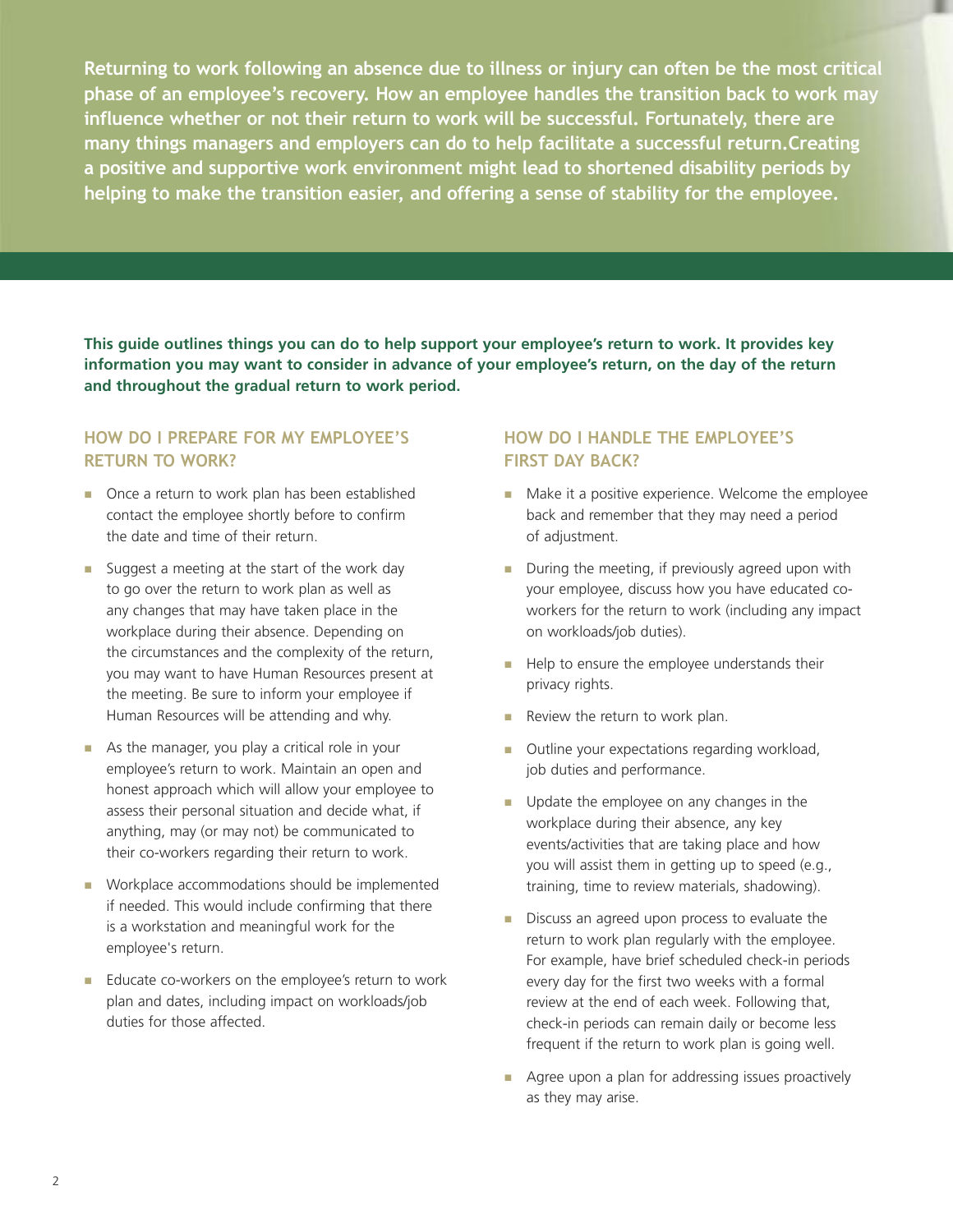

n Inform the employee of resources available to them throughout the return to work (e.g., you, Human Resources, Employee Assistance Program, Manulife Financial Case Manager or Rehabilitation Specialist).

#### **wHat does tHe employee need FRom me?**

- Understanding of their situation and acknowledgement that returning from an absence can be difficult for a number of reasons.
- **n** Privacy. Details are confidential and it is up to the employee to determine if they want to share this information and with whom. If the employee has voluntarily provided confidential information about their medical condition or any other personal information, you must not share this with others without the employee's explicit consent.
- n Structure (a defined process). Make sure their workload, job duties, tasks and performance expectations are aligned with the scheduled return to work plan (e.g., if the employee is working part time, don't expect them to handle a full time workload).
- **n** Support. Help the employee gradually shift back into work as outlined in the return to work plan. Verify that the pace works for the employee. Often, returning to work is part of the employee's recovery.
- **n** Problem solving to address any issues that may arise, anticipated or unanticipated.
- **n** Flexibility. Their medical condition may fluctuate throughout the return to work before stabilizing and flexibility may be important to a successful full time return to work. Throughout the return, ask the employee if they have everything they need.
- $\blacksquare$  If you feel the return to work is not working out it may be that the employee's needs and the working conditions have changed over time. If the accommodation does not seem to be resulting in your employee adequately performing the essential duties of their job, talk with them about your concerns so you can accurately assess the problem. If they say they cannot perform the essential functions of their job without further accommodation, contact their Manulife Financial Case Manager (or Rehabilitation Specialist if one is assigned) for further guidance. They may need to reevaluate the employee's work plan.

#### **don't FoRget!**

- **n** Contact your Human Resources representative if you have any questions.
- $\blacksquare$  Promote a supportive and welcoming workplace.
- **n** If required, arrange for access cards to the building/office.
- **n** Arrange for computer/ workstation access, including access to any programs, folders and systems required for the employee to perform their job.
- **Norkstation set-up. Verify** that the employee has access to all materials required to perform their job.